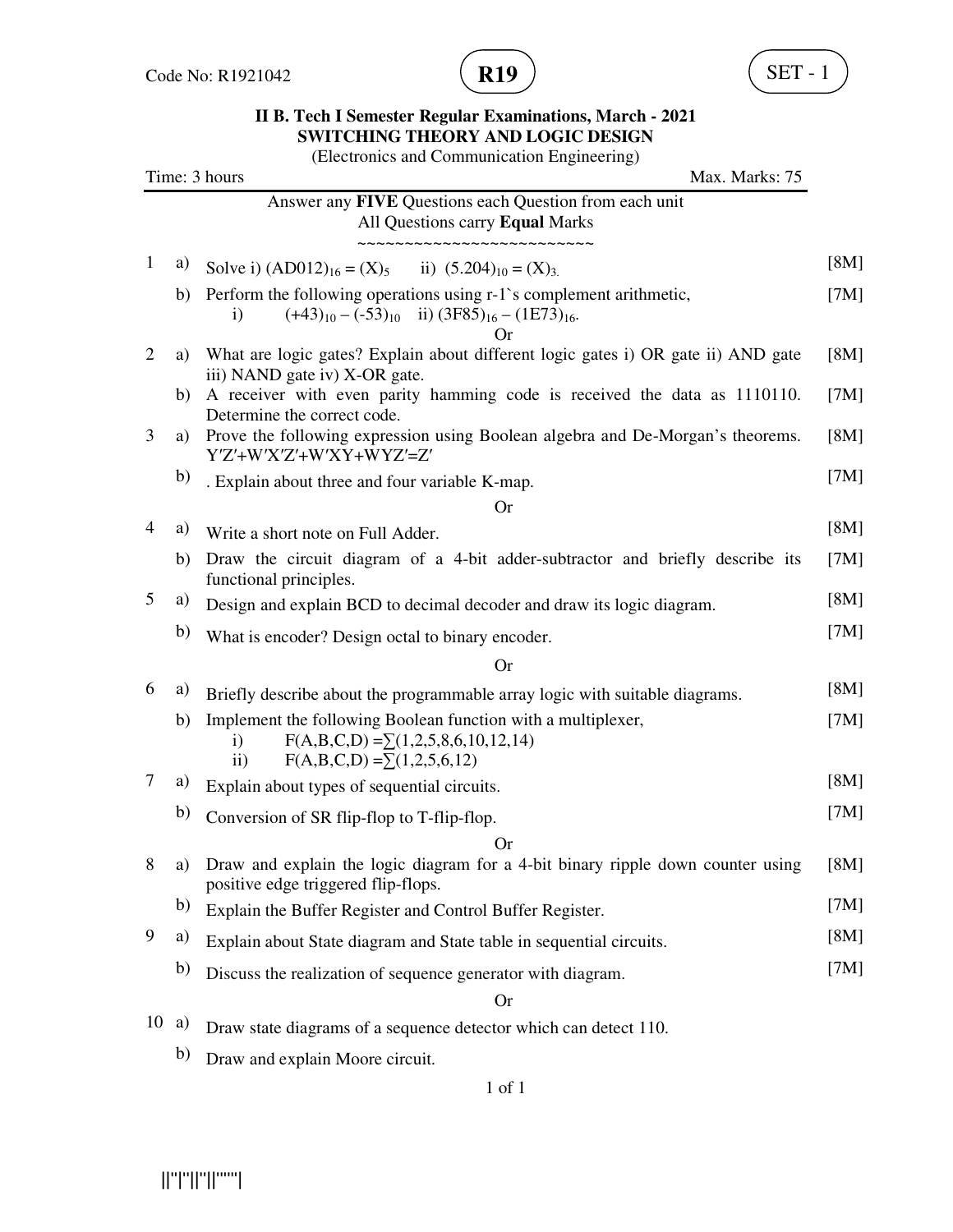

(Electronics and Communication Engineering)

|                |    | (Littuonits and Communication Lingmeeting)<br>Time: 3 hours<br>Max. Marks: 75                                                                          |      |
|----------------|----|--------------------------------------------------------------------------------------------------------------------------------------------------------|------|
|                |    | Answer any FIVE Questions each Question from each unit<br>All Questions carry Equal Marks                                                              |      |
| $\mathbf{1}$   | a) | Deduce X from the following. i) $(BAO.C)_{16} = (X)_{8}$ ii) $(10101100)_{2} = (X)_{16}$ .<br>iii) (FFE.C) = $(X)_2$                                   | [8M] |
|                | b) | What is an excess-3 BCD code? Which short coming of the 8421 BCD code is<br>overcome in the excess-3 BCD code? Illustrate with the help of an example. | [7M] |
| $\overline{2}$ |    | <b>Or</b>                                                                                                                                              |      |
|                | a) | Explain exclusive OR (EX-OR) and exclusive-NOR (EX-NOR) logic gates with<br>truth tables.                                                              | [8M] |
|                | b) | Generate Hamming code for the given 11 bit message 10101110101 and rewrite the<br>entire message with Hamming code.                                    | [7M] |
| 3              | a) | Find the compliments of the following,<br>$(AB'+C)D'+E$ . ii) $(ABC)'(A+B+C)$ . iii) $AB'C+A'BC+ABC$ .<br>$\mathbf{i}$                                 | [8M] |
|                | b) | Simplify the function using six variable K-map<br>$F(A,B,C,D,E,F)=\sum m(0,5,7,8,9,12,13,23,24,25,28,29,37,55,56,57,60,61).$<br>Or                     | [7M] |
| $\overline{4}$ | a) | Write a short note on Half subtractor.                                                                                                                 | [8M] |
|                | b) | Draw the logic diagram of a three-digit Excess-3 adder? And briefly describe its<br>functional principle.                                              | [7M] |
| 5              | a) | What is decoder? Construct 3*8 decoder using logic gates and truth table.                                                                              | [8M] |
|                | b) | Design $8*1$ multiplexer using $2*1$ multiplexer.                                                                                                      | [7M] |
|                |    | Or                                                                                                                                                     |      |
| 6              | a) | Briefly describe about the programmable logic arrays with suitable diagrams.                                                                           | [8M] |
|                | b) | Design full adder from 3 to 8 decoder.                                                                                                                 | [7M] |
| 7              | a) | What do you mean by triggering? Explain the various triggering modes with<br>examples.                                                                 | [8M] |
|                | b) | Convert T flip-flop to D flip-flop.                                                                                                                    | [7M] |
|                |    | <b>Or</b>                                                                                                                                              |      |
| 8              | a) | Design a modulo-12 up synchronous counter using T-flip flops and draw the circuit<br>diagram.                                                          | [8M] |
|                | b) | Explain in detail about shift registers.                                                                                                               | [7M] |
| 9              | a) | Explain state transition function, finite state model, Terminal state and strongly<br>connected machine in finite state machine.                       | [8M] |
|                | b) | Explain the state reduction technique.                                                                                                                 | [7M] |
|                |    | <b>Or</b>                                                                                                                                              |      |
| 10 a)          |    | Draw state diagrams of a sequence detector which can detect 010.                                                                                       | [8M] |
|                | b) | Draw the diagram of Mealy type FSM for serial adder.                                                                                                   | [7M] |

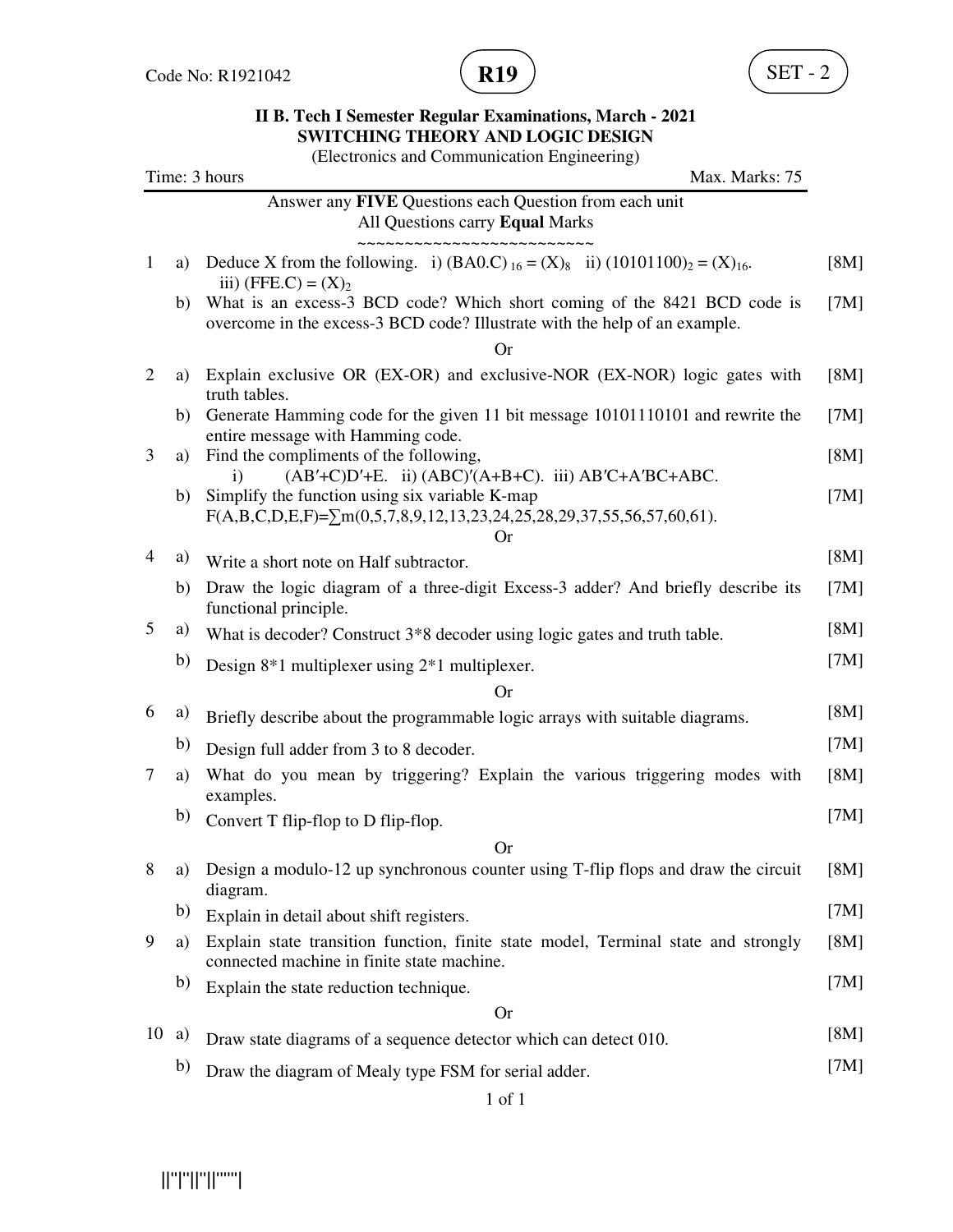

(Electronics and Communication Engineering) Time: 3 hours Max. Marks: 75 Answer any **FIVE** Questions each Question from each unit All Questions carry **Equal** Marks ~~~~~~~~~~~~~~~~~~~~~~~~~ 1 a) Discuss about the representation of negative number. [8M] b) Explain BCD, excess-3 and gray codes with examples. [7M] Or 2 a) What are SOP and POS forms of logical functions? Explain the standard or canonical SOP and POS forms. [8M] b) State the Boolean algebra postulates and explain in detail with examples. [7M] 3 a) Simplify the following Boolean expression to a minimum number of literals, i) X′Y′+XY+X′Y. ii)  $(X+Y)(X+Y')$ . iii) X′+XY+XZ′+XY′Z′ [8M] b) Explain in detail about five and six variable K-map. [7M] Or 4 a) Implement the NOR gate realization of full adder. [8M] b) Explain the operation of carry look-a-head adder. [7M] 5 a) Differentiate Demultiplexer and Decoder. [8M] b) Define multiplexer and explain the procedure to implement 32\*1 MUX by using 4\*1 multiplexers. [7M] Or 6 a) Write the comparisons between ROM and PLA. [8M] b) Explain briefly about seven segment displays. [7M] 7 a) Explain the operation of D-flip flop with the help of truth table. [8M] b) Explain the basic principles of ripple counter. [7M] Or 8 a) Design a Mod-6 synchronous counter using J-K flip flops. [8M] b) Draw and explain the working of shift right register. [7M] 9 a) Explain the analysis of clocked sequential circuits. [8M] b) Implement the Sequential Circuit with clock to detect the given sequence without overlapping. [7M] Or **Or** 10 a) Draw state diagrams of a sequence detector which can detect 011. [8M] b) Explain the state machine capabilities and limitations in detail. [7M]

1 of 1

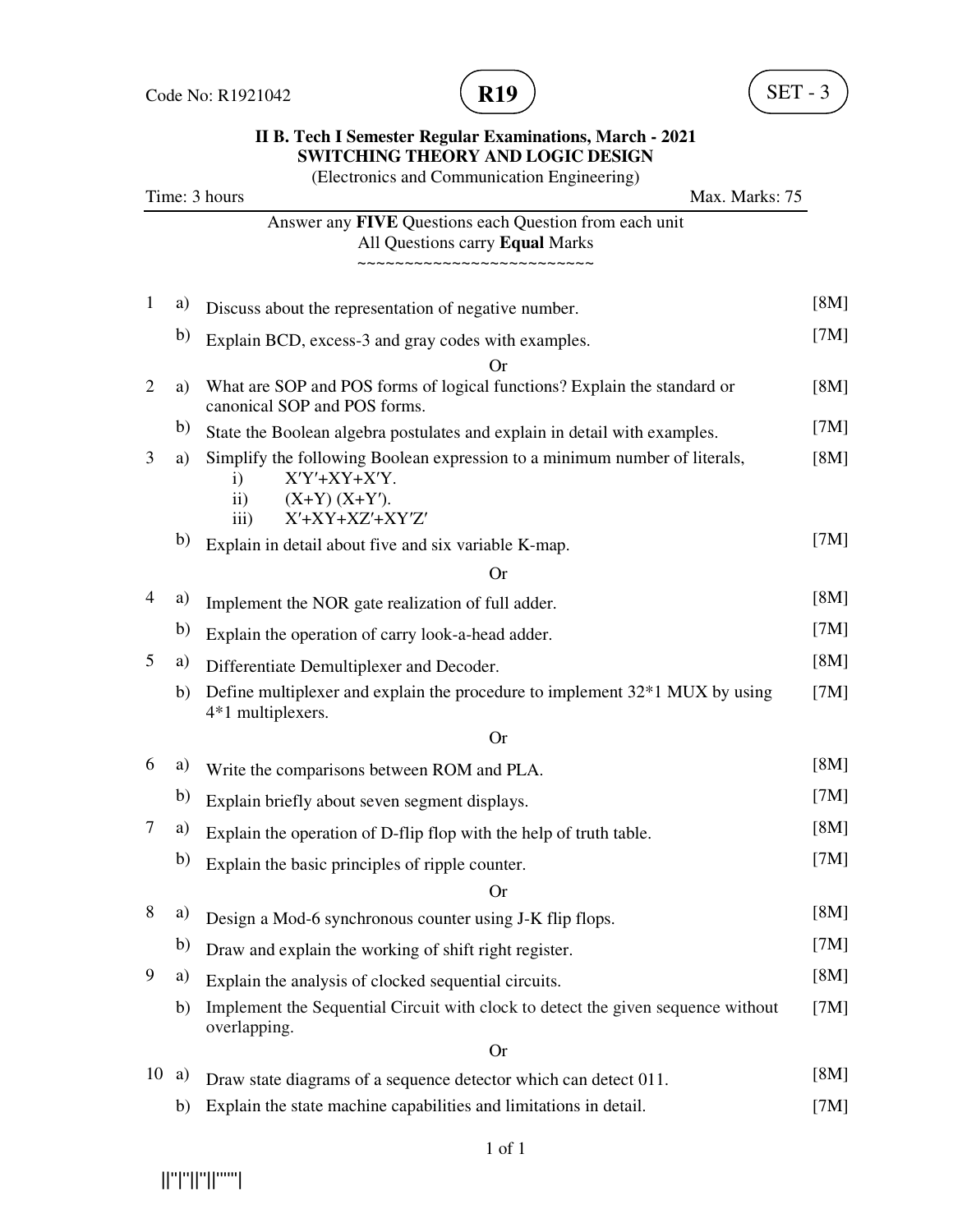

(Electronics and Communication Engineering)

|              |    | (Electronics and Communication Engineering)<br>Time: 3 hours<br>Max. Marks: 75                                                                                                       |      |
|--------------|----|--------------------------------------------------------------------------------------------------------------------------------------------------------------------------------------|------|
|              |    | Answer any FIVE Questions each Question from each unit<br>All Questions carry Equal Marks                                                                                            |      |
| $\mathbf{1}$ | a) | Explain the complement representation of negative number with examples.                                                                                                              | [8M] |
|              | b) | Define even and odd parity. With the help of the generalized form of the Hamming<br>code, explain how the number of parity bits required to transmit a given number of<br>data bits. | [7M] |
|              |    | <b>Or</b>                                                                                                                                                                            |      |
| 2            | a) | Write canonical sum and product for each of the following logic functions,<br>$F=\sum_{x,y}(1,3)$ ii) $F = A+B.C$ iii) $F = \pi_{x,y,z}(0,6,7)$<br>$\mathbf{i}$                      | [8M] |
|              | b) | Perform the realization of all basic logic gates using universal gates.                                                                                                              | [7M] |
| 3            | a) | Simplify the following to least number of literals by manipulation of Boolean<br>algebra.                                                                                            | [8M] |
|              |    | AB'C'D+A'B'D+BCD'+A'B+BC'.<br>$\mathbf{i}$<br>$\mathbf{ii}$<br>ABC+A'B+ABC'.                                                                                                         |      |
|              |    | X+XYZ+X'YZ+XW+XW'+X'Y.<br>$\overline{111}$ )                                                                                                                                         |      |
|              | b) | Minimize the following function using the Quine-McCluskey method.<br>$Y = \sum (1,2,5,8,9,10,12,13,16,18,24,25,26,28,29,31)$                                                         | [7M] |
|              |    | <b>Or</b>                                                                                                                                                                            |      |
| 4            | a) | Design 1-bit full adder using two half adders. Draw the logic diagram with its truth<br>table.                                                                                       | [8M] |
|              | b) | Design a 4-bit carry ahead adder circuit.                                                                                                                                            | [7M] |
| 5            | a) | Design a 1:8 demultiplexer using two 1:4 demultiplexer.                                                                                                                              | [8M] |
|              | b) | Implement a 64:1 MUX using 16:1 and 4:1 Muxs.                                                                                                                                        | [7M] |
|              |    | <b>Or</b>                                                                                                                                                                            |      |
| 6            | a) | List the merits and demerits of PROM, PAL and PLA.                                                                                                                                   | [8M] |
|              | b) | Implement $f(A,B,C,D) = \sum (0,1,3,5,6,8,9,11,12,13)$ using 8:1 MUX and explain its<br>procedure.                                                                                   | [7M] |
| 7            | a) | Explain about master-slave flip-flop in detail.                                                                                                                                      | [8M] |
|              | b) | Design a 4-bit ripple counter using T-flip-flop. Explain using waveforms.                                                                                                            | [7M] |
|              |    | <b>Or</b>                                                                                                                                                                            |      |
| 8            | a) | Design and explain a 4-bit ring counter using D-flip flops with relevant timing<br>diagrams.                                                                                         | [8M] |
|              | b) | Draw a 4-bit bi-directional shift register logic diagram and explain its operation.                                                                                                  | [7M] |
| 9            | a) | Explain the difference among a truth table, a state table, a characteristic table and<br>an excitation table.                                                                        | [8M] |
|              | b) | Draw state diagrams of a sequence detector which can detect 101.                                                                                                                     | [7M] |
|              |    | <b>Or</b>                                                                                                                                                                            |      |